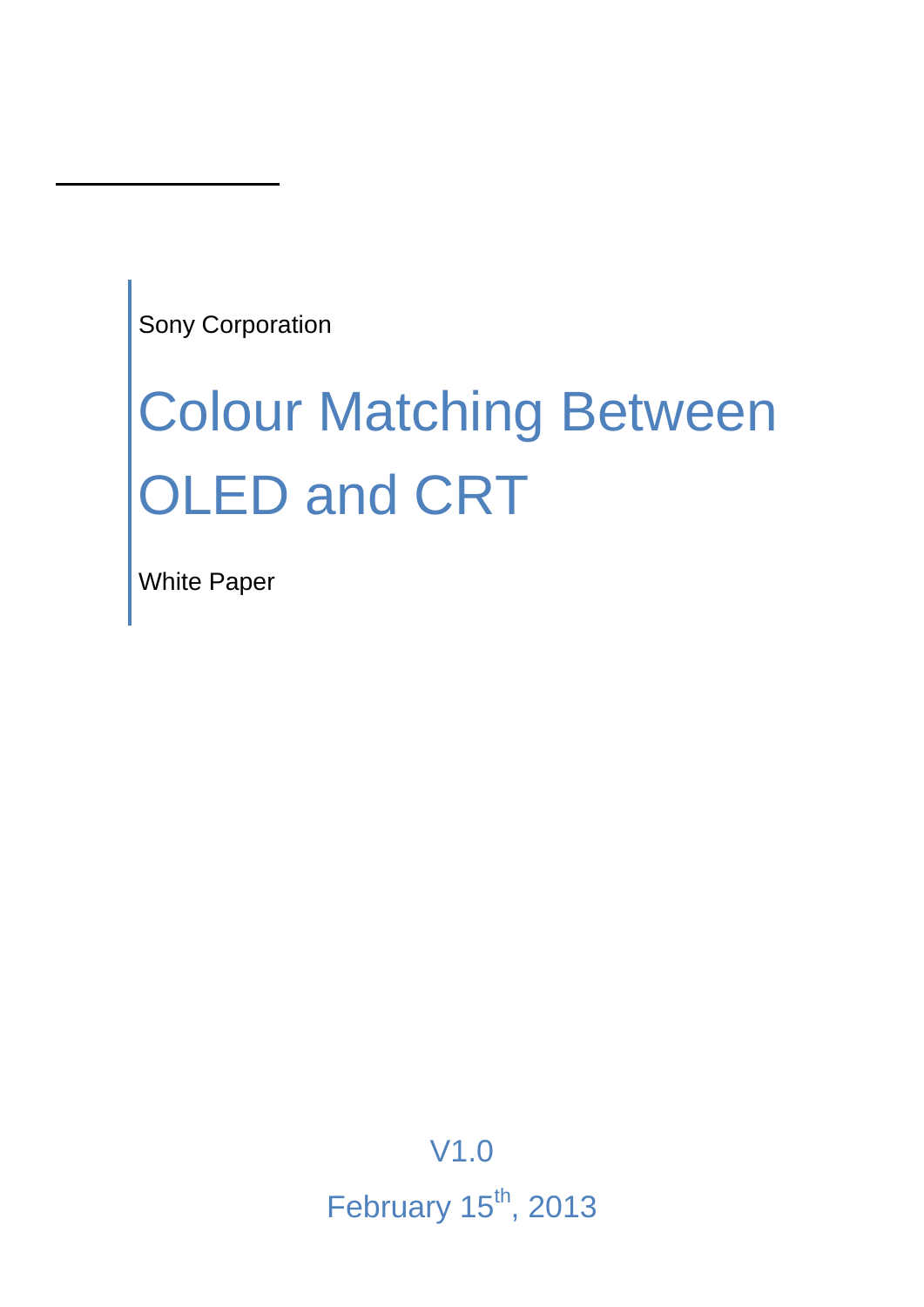# **Colour Matching Between OLED and CRT**

#### **1. Background and Purposes**

In recent years, flat panel displays has become the mainstream for professional monitors used in Live production, Broadcast Stations, Post Production, and so on, due to the many benefits over CRTs.

In 2011, Sony released the award winning BVM-E250 reference monitor using the company's OLED (Organic Light Emitting Diode) panel resulting in performances exceeding the CRT, which had been the de facto standard for so many years. Sony's OLED technology provides accurate black reproduction and quick pixel response which cannot be achieved by other display technologies.

However, when matching colours between a CRT and other flat panel displays such as LCD (especially with LED backlight) or to OLED, viewer perception of the colour match may not agree, even though they are calibrated to the same xy chromaticity values. In the case of OLED, the colour looks greenish compared to CRT.

This paper explains this phenomenon and the countermeasure taken by Sony.

#### **2. Colour Measurement and Human Eye Perception**

The XYZ colourimetric values measured by a colour analyzer probe are calculated as a multiplication of the two below:

- the colour spectrum of the display device.

- the colour matching functions used as a spectral sensitivity characteristic of human's eyes:  $\bar{x}(\lambda)$ ,  $\bar{y}(\lambda)$ ,  $\bar{z}(\lambda)$ 



Figure 1 Measurement Calculation of Colour Analyzer

Most colour analyzers in operation today are based on the CIE1931 XYZ colourimetric system and the colour matching functions in use for calculation are the "CIE1931 Standard Observer Functions" which is an average of isochromatic experiments based on 17 people. This standard was defined in 1931. (refer to Figure 2)

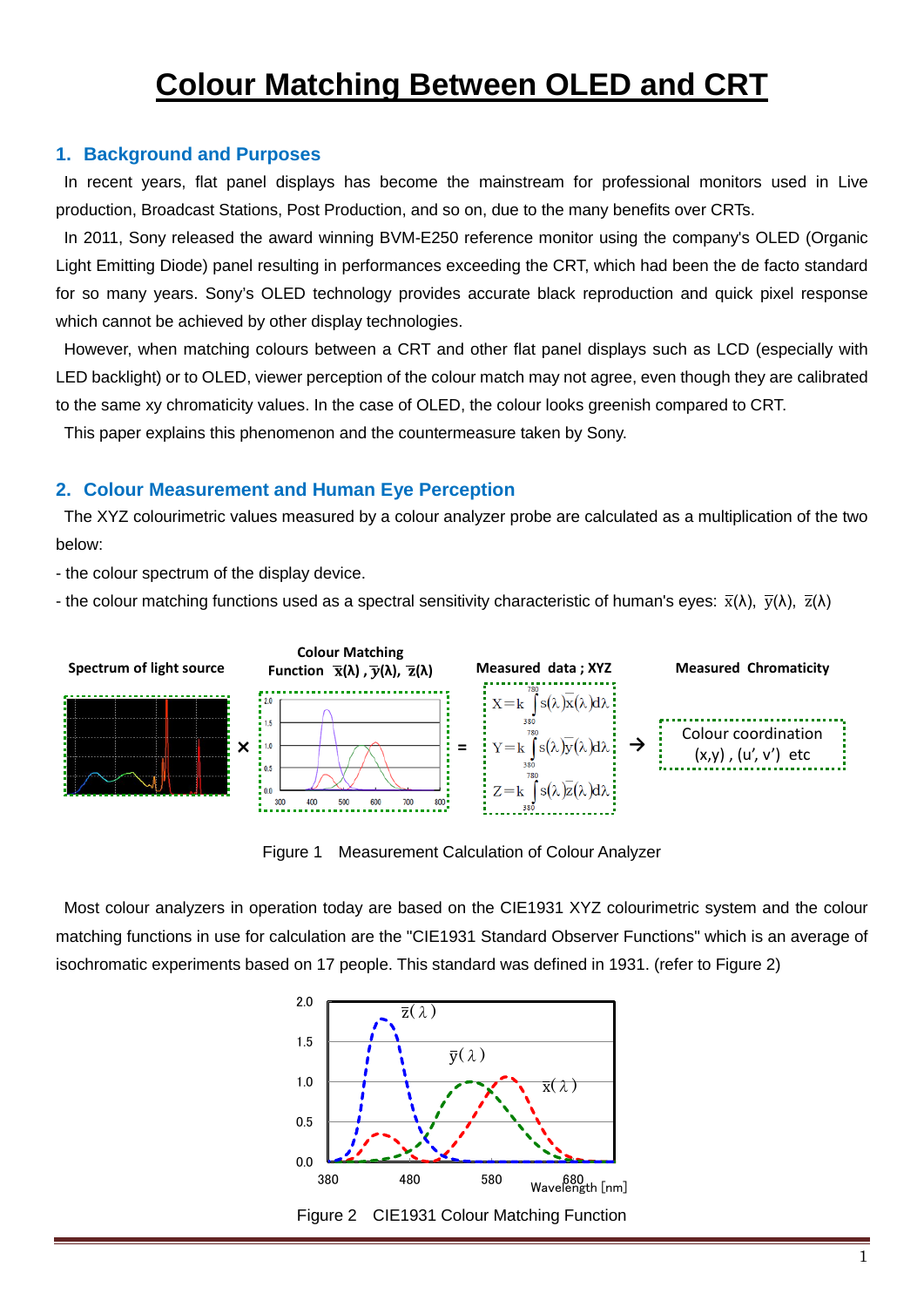On the other hand, the human eye also perceives colours, basically by the same principle as these colour analyzers.

The human eye has three photoreceptor cells (cones) defined as (L, M, S). These three cones filter and absorb the light source in the retina, and then convert this sensation into an electrical signal which is recognized as colour.

In other words, these cones theoretically play a similar role as the colour matching functions when measuring colours, and it may be said that it is this function that differs in characteristics of each individual (refer to Figure 3).



Figure 3 Human Eye Perception

#### **3. Why Colours Don't Match**

The phenomenon of different colour perception to the human eye between CRT and different display devices is known not only with OLED, but also with other display devices such as LCD with LED backlight, projectors and display devices with multi-primary colour (more than 4 colours).

Cases where colour matching is difficult are reported even among researchers dealing with colour perception. And considering the principle of measuring colours, the following two factors can be the cause:

(a) CIE1931 colour matching functions may not fully represent the spectral sensitivity of the human eye.

(b) Human eye perception widely differs between each individual, making it difficult to specify colour perception with just one set of colour matching functions.

As our colour matching experiment in the latter part of this paper shows, it is suggested that the variation of individuals (b) has more of an effect than (a).

While colour matching was not a problem in the CRT era, it has become more difficult in recent years with the advent of different devices such as LED backlight or OLED, due to the fact that the spectral distribution used from these light source differs (refer to Fig. 4).

The factors that make colour matching difficult are described in Figure 5.

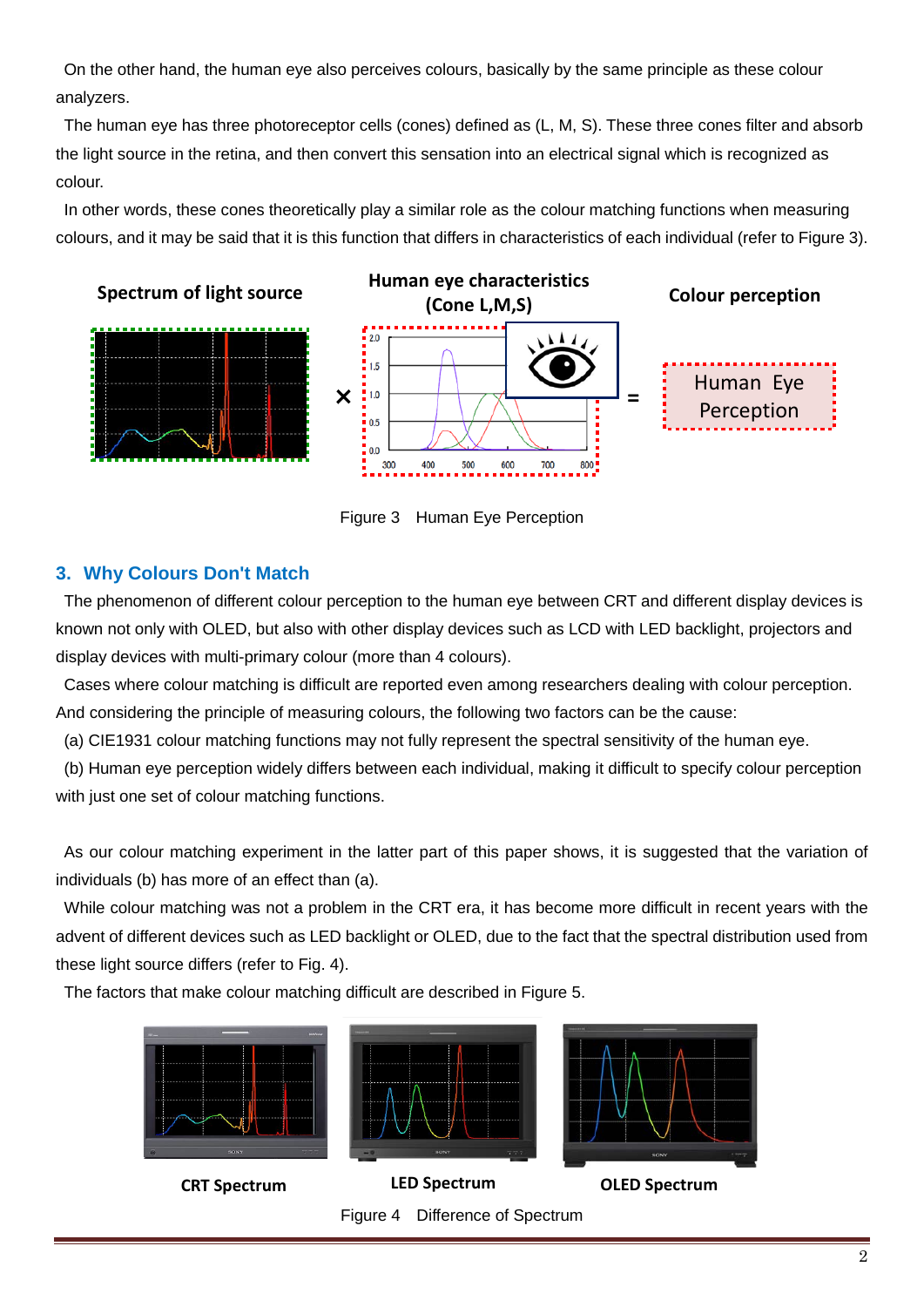

Figure 5 Why Colour Matching is Difficult

### **4. Colour Matching CRT and OLED**

So how can we improve colour matching?

Sony asked Konica Minolta Optics, Inc. which is a Japanese colourimetric measurement manufacturer, for their help in this study. The study of Konica Minolta Optics, Inc. also suggests that the reason why colours don't match is because the CIE1931 colour matching functions does not fully represent the spectral sensitivity of the human eye.

We also found during this study that it is widely known among researchers dealing with colour perception that there is a need for modifications to the CIE 1931 definitions. One such modification is the "Judd modified colour matching functions" used to supplement the "CIE1931 colour matching functions" because it improves colour matching.

This "Judd modified colour matching function" is a revision of CIE1931 colour matching functions, researched by Judd in 1951 and later improved by Vos in 1978 (cf. Figure 6). The difference between the CIE1931 colour matching functions is the shape of the short wavelength region (both  $\bar{x}(\lambda)$  and  $\bar{z}(\lambda)$ ).

This revision was made because there had been research reports that show short-wavelength region of CIE1931 colour matching functions do not match the characteristics of the human eye. Through our studies, we feel that by implementing Judd we can improve colour matching between different display technologies.

\* The reason CIE1931 colour matching functions is still the standard in use for colourimeters, is because changing this colourimetric system is not preferred. Therefore "Judd modified colour matching functions" have not been adopted by the CIE.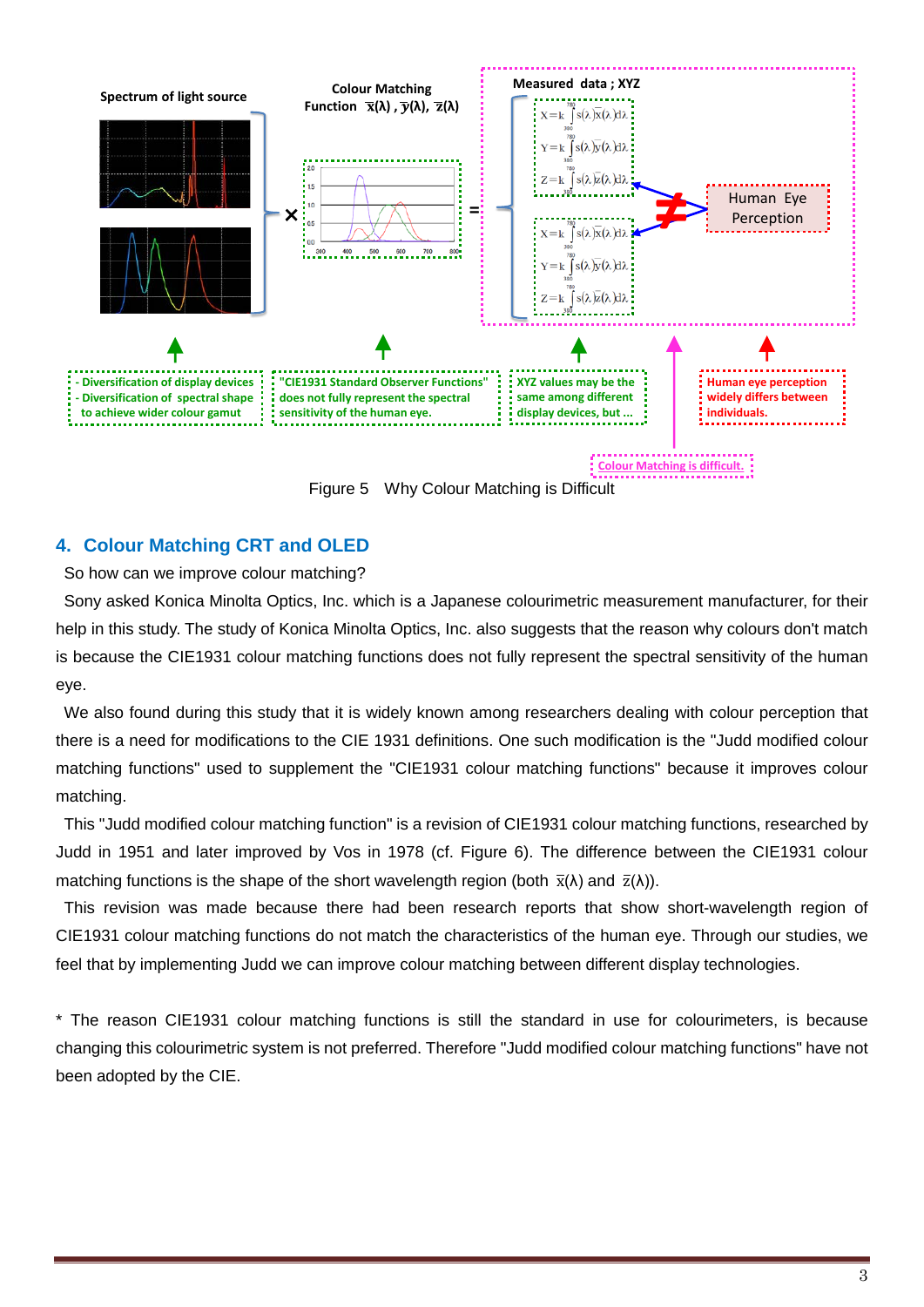

Figure 6 CIE1931 colour matching function and Judd modified colour matching function

#### **5. How colour matching is performed using "Judd modified colour matching functions"**

Even when the colours between displays visually match each other, the values of calculated chromaticity point will be different when you change the colour matching function.

Figure 7 shows the measurement of chromaticity point D65 when measured by the "CIE1931 colour matching functions" and then using the same process, measured using the "Judd modified colour matching functions".



Figure 7 Different Colour Matching Function Leads to Different Chromaticity

Since colourimeters only use the "CIE1931 colour matching function", the colourimeter indicates (0.3127, 0.329) when measured at the upper part of Figure 7.

If there was a colourimeter were to use a "Judd modified colour matching function" then we would see the values shown at the lower part of the diagram. But since such colourimeter doesn't exist, we will match colours like the method shown in Figure 8.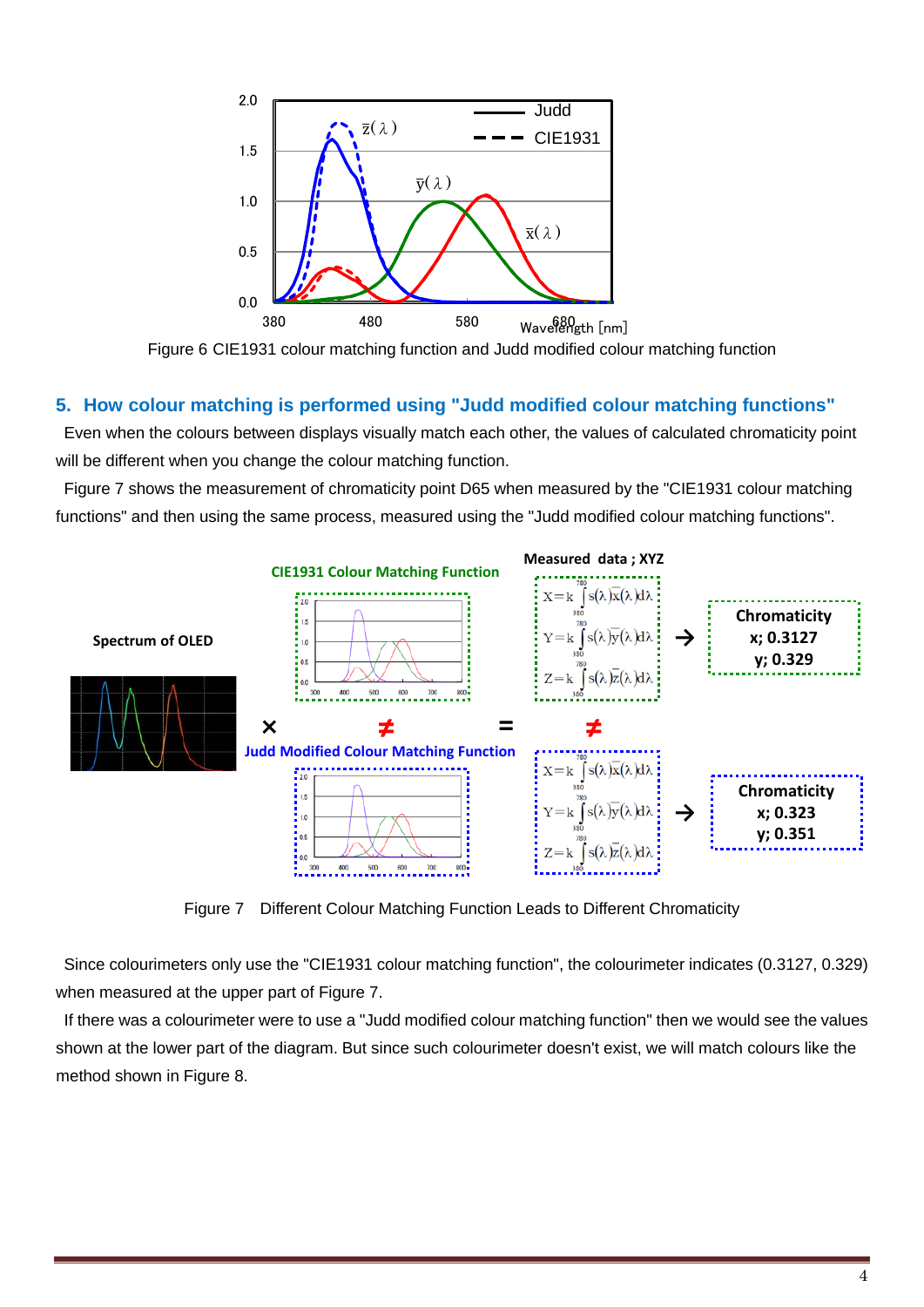

Figure 8 Colour Matching CRT and OLED using "Judd modified colour matching function"

- 1) When CRT actually displays a D65 white field (0.3127, 0.329) measured as CIE1931, the calculated value of chromaticity point using CRT's spectrum using "Judd modified colour matching functions" would be (0.317, 0.341).
- 2) Next, we would adjust the white balance of OLED to match the same calculated value of chromaticity point using a "Judd modified colour matching functions".
- 3) Due to the OLED's spectrum combined with the "CIE1931 colour matching functions", this value would be (0.3067, 0.318). This would be the chromaticity point of OLED when measured using CIE1931 standard colourimeter.

Simply put, using our CIE meter and applying an offset of (-0.006, -0.011) to the CRT's chromaticity point of (0.3127, 0.329) would be equivalent to a matching colour of the OLED using the "Judd modified colour matching functions". The offset values (-0.006, -0.011) would be the same whatever the colour temperature.

#### **6. Validity of "Judd modified correction colour matching functions"**

We have verified the validity of "Judd modified correction colour matching functions" with colour matching tests where we displayed a D65 (0.3127, 0.329) referenced image on a CRT and by adjusting the OLED's white balance to have matched them using simple eye observations. We have prepared two patterns of window (large and small) for this colour matching test.

Figure 9 shows the tests results. Chromaticity point (x, y) of this graph is shown as an unmodified CIE1931 value. Vertical and horizontal axis is the applied offset of chromaticity point (x, y) applied to OLED in order to match the colour to CRT's D65 (0.3127, 0.329).

In other words, if the test results land at point of origin (0,0), it means that the colour of OLED matched to this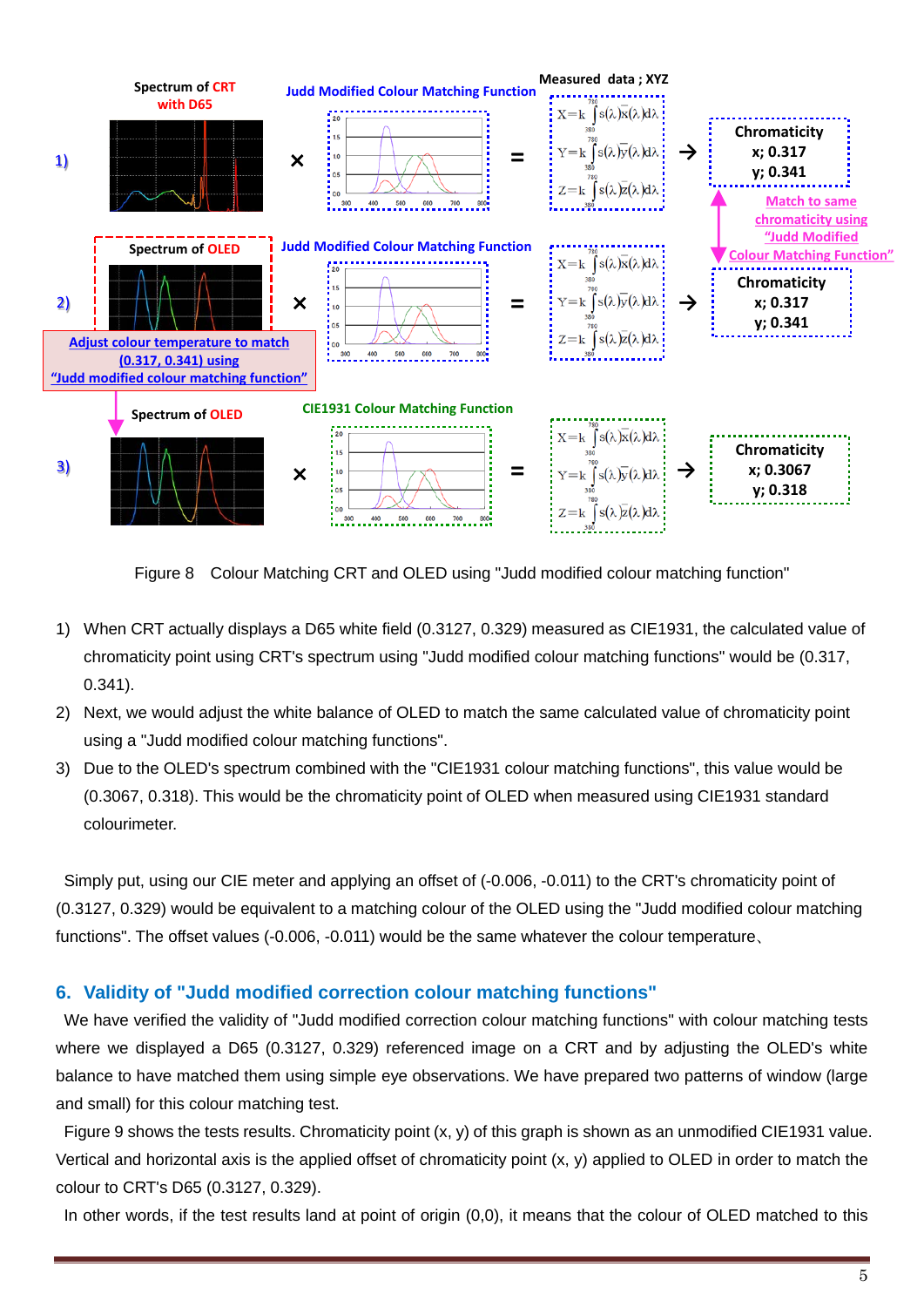individual person with chromaticity point of (0.3127, 0.329).

This test shows that to most people, OLED without an offset (point of origin) results in the y value being relatively high compared to the CRT, which means the OLED will look greenish. It also shows that while there is a variation between each person's acuity, the offset of OLED with the "Judd modified colour matching functions" applied sits nearly in the middle of this variation.

Konica Minolta Optics, Inc. has made a organoleptic evaluation of these results and verified the validity of the offset using "Judd modified colour matching function" with OLED.

We have concluded that colour matching OLED monitors using "Judd modified colour matching functions" offers better results than by using the "CIE1931 Standard Observer Functions" alone. In the finding of these resluts, Sony has applied this offset to its TRIMASTER EL<sup>™</sup> OLED monitor factory white point adjustments.



Figure 9 Colour Matching Test Results and Offset